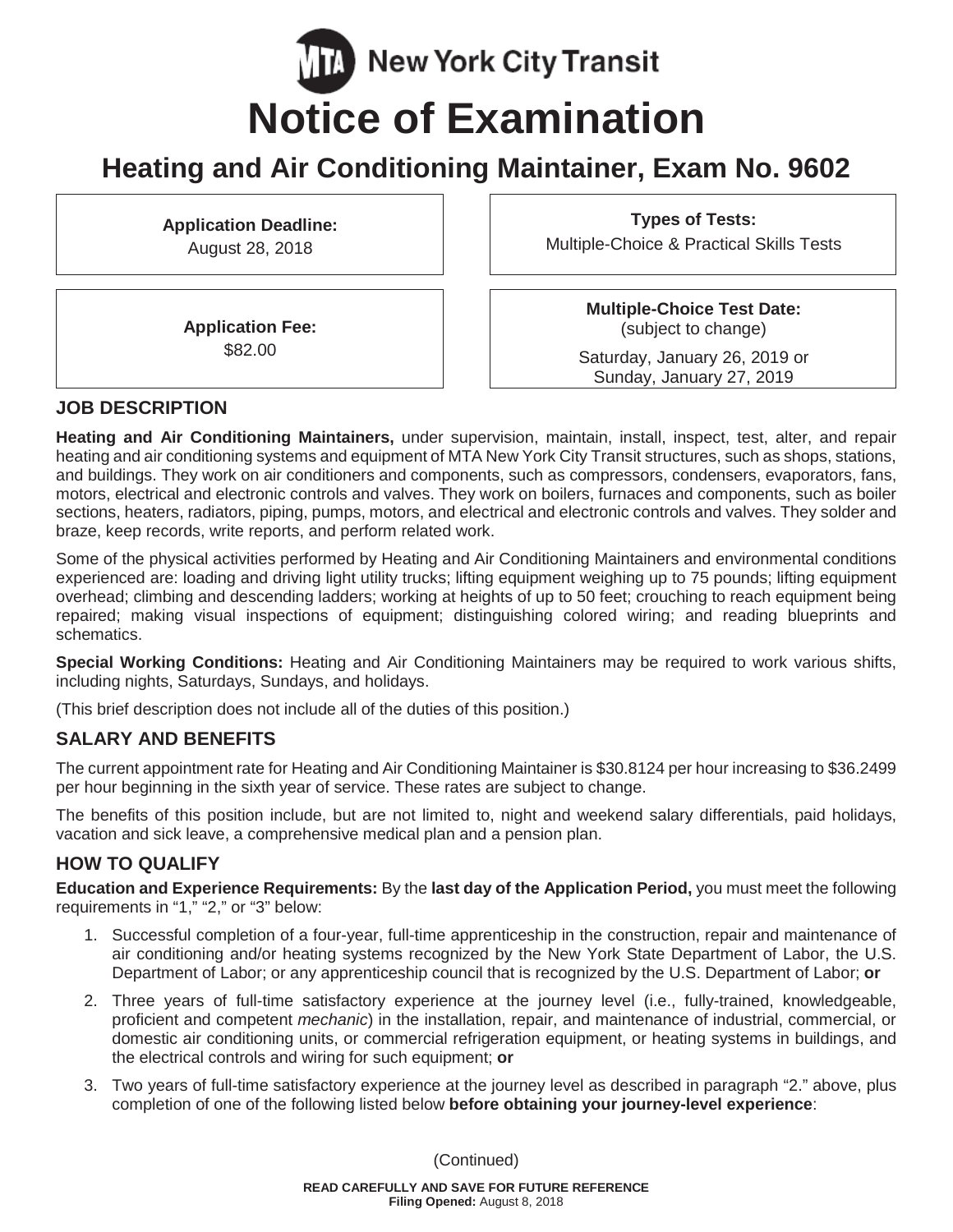## **HOW TO QUALIFY** (Continued)

- a. Two years of full-time satisfactory experience performing work described above in "2" as a mechanic's helper, apprentice or trainee; or
- b. Graduation from a recognized trade school or technical school, with a major course of study in electromechanical, electrical or electronic technology, or a closely related field totaling 600 hours; or
- c. Graduation from a vocational high school, with a major course of study in electro-mechanical, electrical or electronic technology, or a closely related field; or
- d. An associate degree or a higher-level degree, from an accredited college or university with a major course of study in electro-mechanical, electrical or electronic technology, or a closely related field.

Vocational high school, trade school or technical school education must be approved by a State's Department of Education or a recognized accrediting organization. College education must be from an accredited college or university, accredited by regional, national, professional or specialized agencies recognized as accrediting bodies by the U.S. Secretary of Education, and by the Council for Higher Education Accreditation (CHEA).

Qualifying part-time experience will be credited on a pro-rated basis.

You may be given the multiple-choice and practical skills tests before we review your qualifications. You are responsible for determining whether you meet the qualification requirements for this examination prior to submitting your application. If you are marked "Not Qualified," your application fee will **not** be refunded and you will **not** receive a score.

## **REQUIREMENTS TO BE APPOINTED**

**Driver License Requirement:** At the time of appointment, you must have a Motor Vehicle Driver License valid in the State of New York with no disqualifying restrictions that would preclude the performance of the duties of this title. If you have serious moving violations, a license suspension or an accident record you may be disqualified. This license must be maintained for the duration of your employment in the title.

**Drug Screening Requirement:** You must pass a drug screening in order to be appointed.

**Residency:** New York City residency is not required for this position.

**English Requirement:** You must be able to understand and be understood in English.

**Proof of Identity:** Under the Immigration Reform and Control Act of 1986, you must be able to prove your identity and your right to obtain employment in the United States prior to employment with MTA New York City Transit.

#### **HOW TO OBTAIN AN APPLICATION**

During the application period, you may obtain an *Application* for this examination online at http://www.mta.info/nyct/hr/appexam.htm or in person at the MTA Exam Information Center as indicated below:

**MTA Exam Information Center:** Open Monday through Friday, from 9 AM to 3 PM, in the lobby at 180 Livingston Street, Brooklyn, New York. Directions: take the A, C, F or R trains to the Jay Street-Metro Tech Station, or the 2, 3 or G train to the Hoyt Street Station.

#### **REQUIRED FORMS**

- 1. **Application:** Make sure that you follow all instructions included with your *Application*, including payment of fee. Save a copy of the instructions for future reference.
- 2. **Education and Experience Test Paper:** Write your social security number in the box at the top of the cover page, and the examination title and number in the box provided. This form must be filled out completely and in detail for you to receive your proper rating. Keep a copy of your completed Education and Experience Test Paper for your records.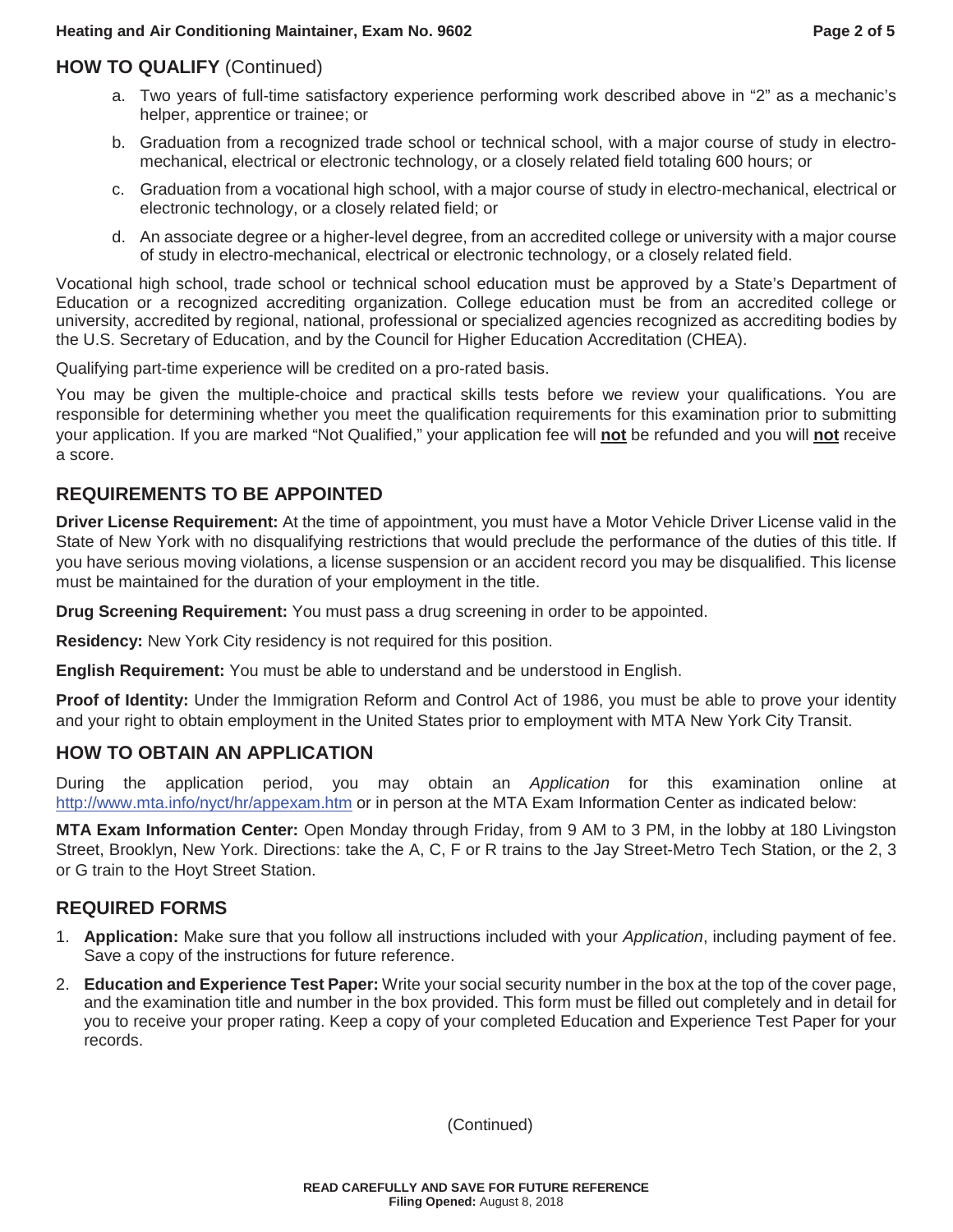## **REQUIRED FORMS** (Continued)

3. **Foreign Education Fact Sheet (Required only if you need credit for your foreign education for this examination):** If you were educated outside the United States, you must have your foreign education evaluated to determine its equivalence to education obtained in the United States. The services that are approved to make this evaluation, as well as instructions on how to submit this evaluation are listed in the Foreign Education Fact Sheet included with your application packet. When you contact the evaluation service, ask for a "document-by document" (general) evaluation of your foreign education.

## **HOW TO SUBMIT AN APPLICATION AND PAY THE APPLICATION FEE**

If you believe you meet the requirements in the "How to Qualify" section, **you must apply by mail**. MTA New York City Transit Examinations unit will **not** accept applications in person.

#### **Applications by Mail must:**

- 1. Include all of the required forms, as indicated in the "Required Forms" section above.
- 2. Be postmarked by the last day of the application period.
- 3. Be mailed to the address in the "Correspondence" section of this notice.
- 4. Include the appropriate fee in the form of a money order.

#### **The Money Order (Postal Money Order Preferred) must:**

- 1. Be made payable to MTA New York City Transit.
- 2. Be valid for one year.
- 3. Have the following information written on it: your name, home address, the last four digits of your social security number, and the exam title and exam number.

Save your money order receipt for future reference and proof of filing an *Application*.

#### **Cash and personal checks will not be accepted**.

**Application Fee:** This fee is generally not refundable. Under special circumstances, you may be entitled to a refund. You should refer to the Department of Citywide Administrative Services (DCAS) Exam Regulations to determine if you are entitled to a refund prior to requesting a refund. You can refer to the bottom of the last page of this Notice of Examination for instructions on how to obtain a copy of the DCAS Exam Regulations.

#### **HOW TO SUBMIT AN APPLICATION WHEN REQUESTING A FEE WAIVER**

Applicants who wish to request a Fee Waiver must obtain an *Application* in person at the MTA New York City Transit Exam Information Center as indicated below and must submit the *Application* and required forms by mail to the address in the Correspondence section below **by the last day of the application period.**

MTA New York City Transit Examinations Unit will not accept applications in person. Additional information on requesting an application fee waiver is available with the *Application.* 

## **ADMISSION LETTER**

An *Admission Letter* will be mailed to you about 10 days before the date of the multiple-choice test. If you do not receive an *Admission Letter* at least 4 days before the test date, you may obtain a duplicate letter at the MTA Exam Information Center (as indicated above). A paper copy of the *Admission Letter* is your ticket for admission to the test.

## **THE TEST**

You will be given a qualifying multiple-choice test and a competitive practical skills test. You must achieve a score of at least 70% to pass each test. Only those who meet the qualifying education and experience requirements and pass the qualifying multiple-choice test will be scheduled to take the competitive practical skills test. Your score on the competitive practical skills test will determine your place on the eligible list.

The qualifying multiple-choice test may include questions on basic electrical theory; electrical, mechanical, pneumatic and hydraulic devices and components related to the heating and air conditioning trade; proper selection and use of tools, instruments and materials; safe, proper and efficient work practices; reading and interpreting blueprints and drawings; performing job-related calculations; keeping records and other related areas.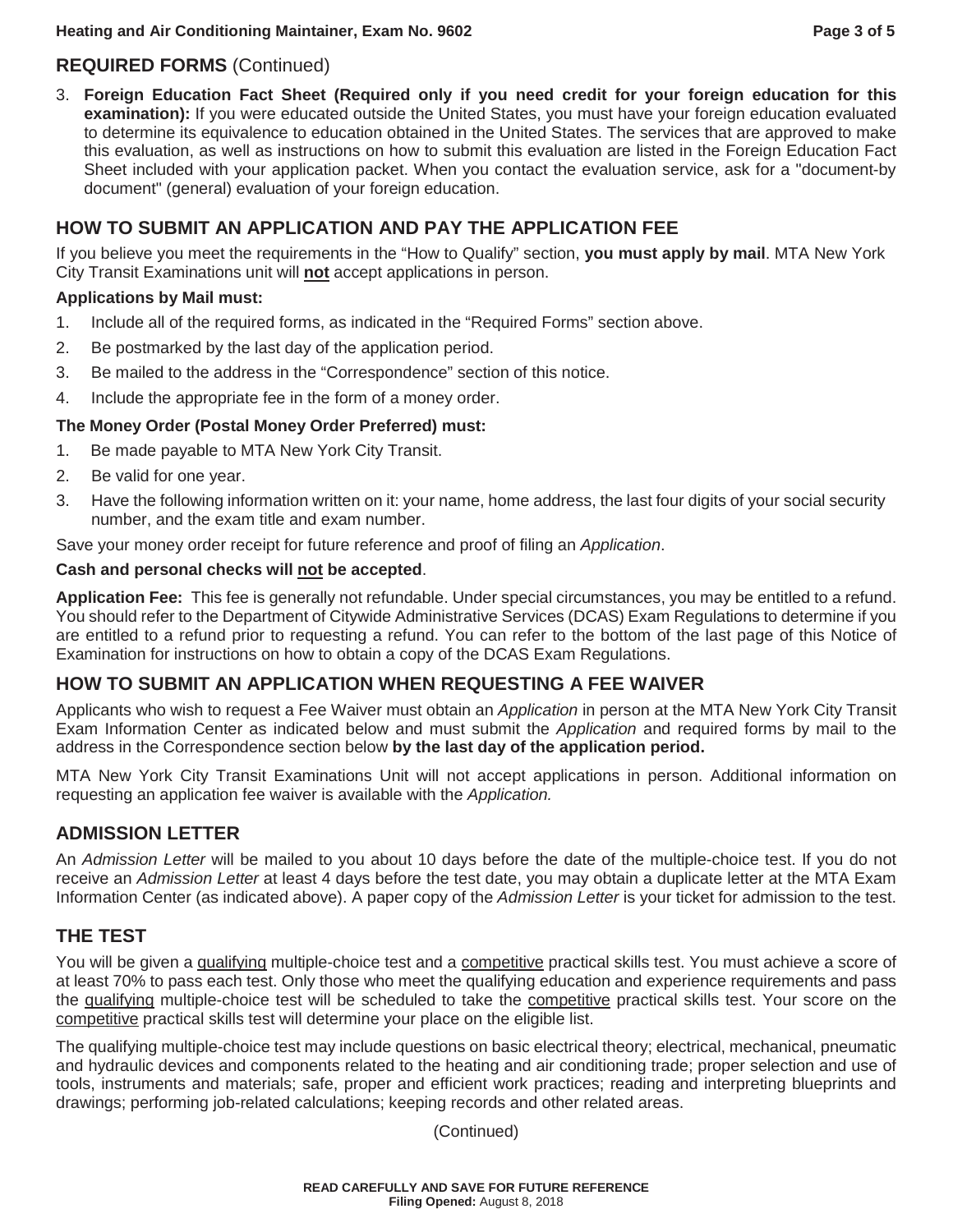### **THE TEST** (Continued)

The competitive practical skills test may include tasks related to the installation, testing, maintenance, and repair of electrical, electronic, mechanical, and electromechanical components and systems related to the heating and air conditioning trade, including the selection and use of appropriate tools, materials, and measuring devices; related mechanical work; reading and interpreting technical drawings; shop math; safe work practices and procedures; and other related areas.

Veterans' or Disabled Veterans' Credit will be granted only to eligible passing candidates who request that such credit be applied. Veterans' or Disabled Veterans' Credit should be requested at the time of application, but **must** be requested before the date the eligible list is established. Claims for Veterans' or Disabled Veterans' Credit cannot be made once the eligible list is established.

#### **TEST ADMINISTRATION GUIDELINES**

**Warning:** You are not permitted to enter the test site with cellular phones, smart watches, beepers, pagers, cameras, portable media players, or other electronic devices. Calculators are permitted; however, they must be hand-held, battery or solar-powered, numeric only. Calculators with functions **other than** addition, subtraction, multiplication and division **are prohibited**. Electronic devices with an alphabetic keyboard or with word processing or data recording capabilities such as planners, organizers, etc. are prohibited. If you use any of these devices in the building at any time before, during or after the test, you may **not** receive your test results, your test score may be nullified, and your application fee will **not** be refunded.

You may not have any other person, including children, present with you while you are being processed for or taking the test and no one may wait inside the test site while you are taking the test.

**Required Identification:** You are required to bring one (1) form of valid (non-expired) signature and photo bearing identification to the test site. The name that was used to apply for the exam must match the first and last name on the photo ID. A list of acceptable identification documents is provided below. If you do not have an acceptable ID, you may be denied testing. Acceptable forms of identification (bring one) are as follows: state issued driver's license, state issued identification card, US Government issued passport, US Government issued military identification card, US Government issued Alien Registration Card, employer identification card with photo, or student identification card with photo.

**Leaving:** You must leave the test site once you finish the test. If you leave the test site after being fingerprinted but before finishing the test, you will not be permitted to re-enter. If you disregard this instruction and re-enter the test site, you may not receive your test results, your test score may be nullified, and your application fee will not be refunded.

## **THE TEST RESULTS**

If you meet the qualifying education and experience requirements and pass the qualifying multiple-choice test and the competitive practical skills test, your name will be placed in final score order on an eligible list and you will be given a list number. You will be notified by mail of your test results. You will be considered for appointment when your name is reached on the eligible list.

#### **SPECIAL ARRANGEMENTS**

**Special Test Accommodations:** If you plan to request special testing accommodations due to disability or an alternate test date due to your religious belief, follow the instructions included with your *Application* and mail your request to the address found in the "Correspondence Section" below no later than 30 days prior to the scheduled test date.

**Make-Up Test:** You may apply for a make-up test if you cannot take the test on the scheduled test date for any of the following reasons:

- 1. Compulsory attendance before a public body;
- 2. On-the-job injury or illness caused by municipal employment where you are an officer or employee of the City;
- 3. Absence from the test within one week following the death of a spouse, domestic partner, parent, sibling, child or child of a domestic partner where you are an officer or employee of the City;
- 4. Absence due to ordered military duty;